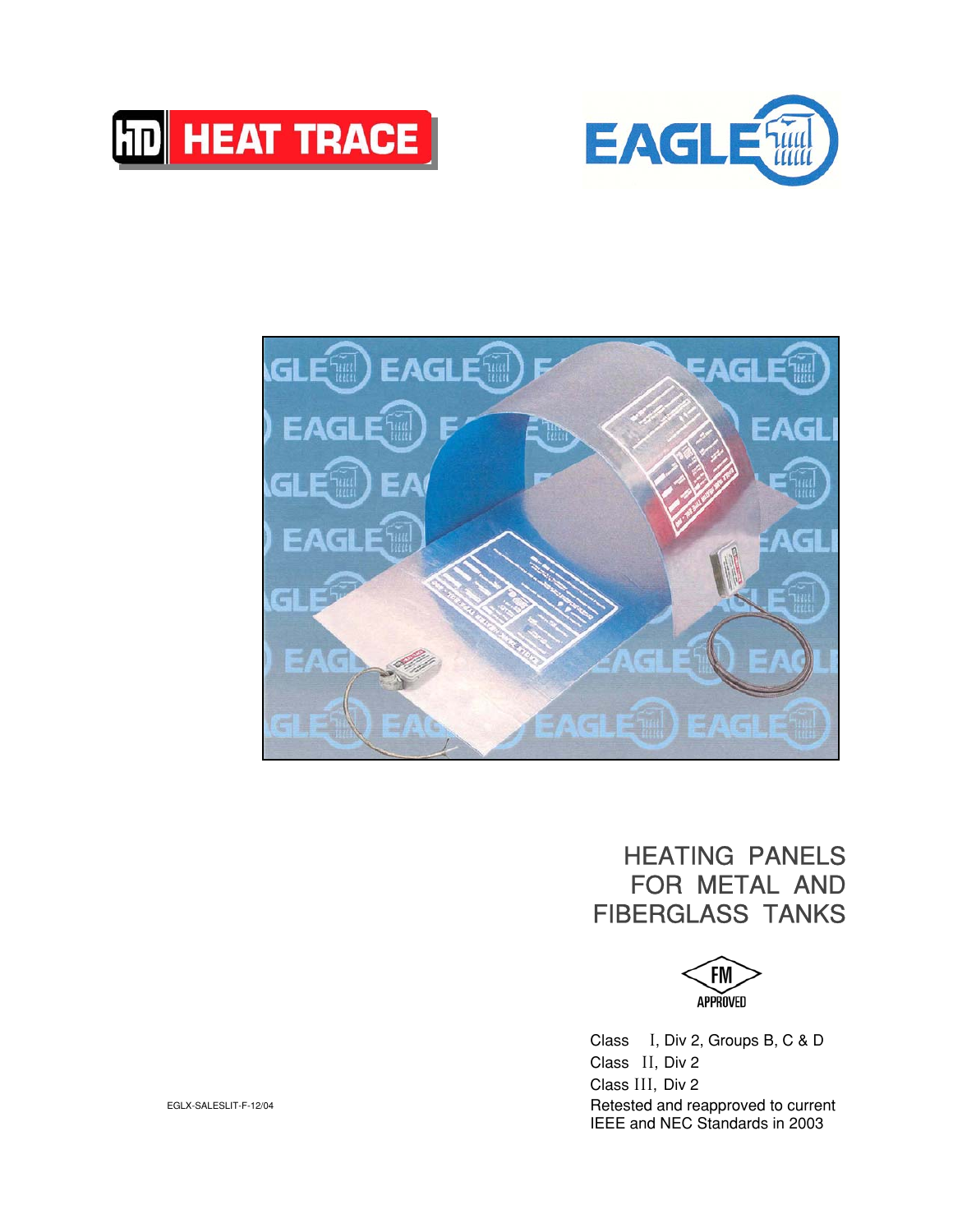# EGLX TANK HEATING PANELS



## **INTRODUCTION**

The Eagle Tank Heating Panel was first introduced in 1984 by Cooperheat, Inc. Since then, this unique product and system has been used on several thousand tank heating applications around the world. The Heat Tracing Division of Cooperheat, which developed and marketed the original Eagle panel along with many other engineered heat tracing products, was purchased by HTD Heat Trace, Inc in 1996.

Eagle Tank Heating Panels and systems have an unrivalled record of safe, reliable performance and many of the early Cooperheat installations are still operating successfully after 18 years.

Each Eagle Tank Heating Panel now incorporates an aluminum grounding shield that covers the entire back surface of the heater and improved termination features to comply with the most recent revisions to the National Electric Code. Article 427−23 b of the National Electric Code now mandates that all tank heating panels must be fitted with a full coverage ground shield.

# **FEATURES**

- Proprietary, multi−path, parallel circuit heating element that is virtually impossible to burn out.
- Uniform, low watt density design to avoid hot spots and overheating.
- Pressure laminated epoxy composite that provides an incredibly strong, flexible, waterproof and corrosion−resistant NEMA Grade G−10/FR−4 construction.
- Cold leads can be either routed under the tank insulation or taken directly through the tank insulation for connection to the power supply and control system.
- Low and ultra low power density heating panels are available for very heat sensitive applications.
- FM Approved for use in hazardous, unclassified, wet and corrosive environments

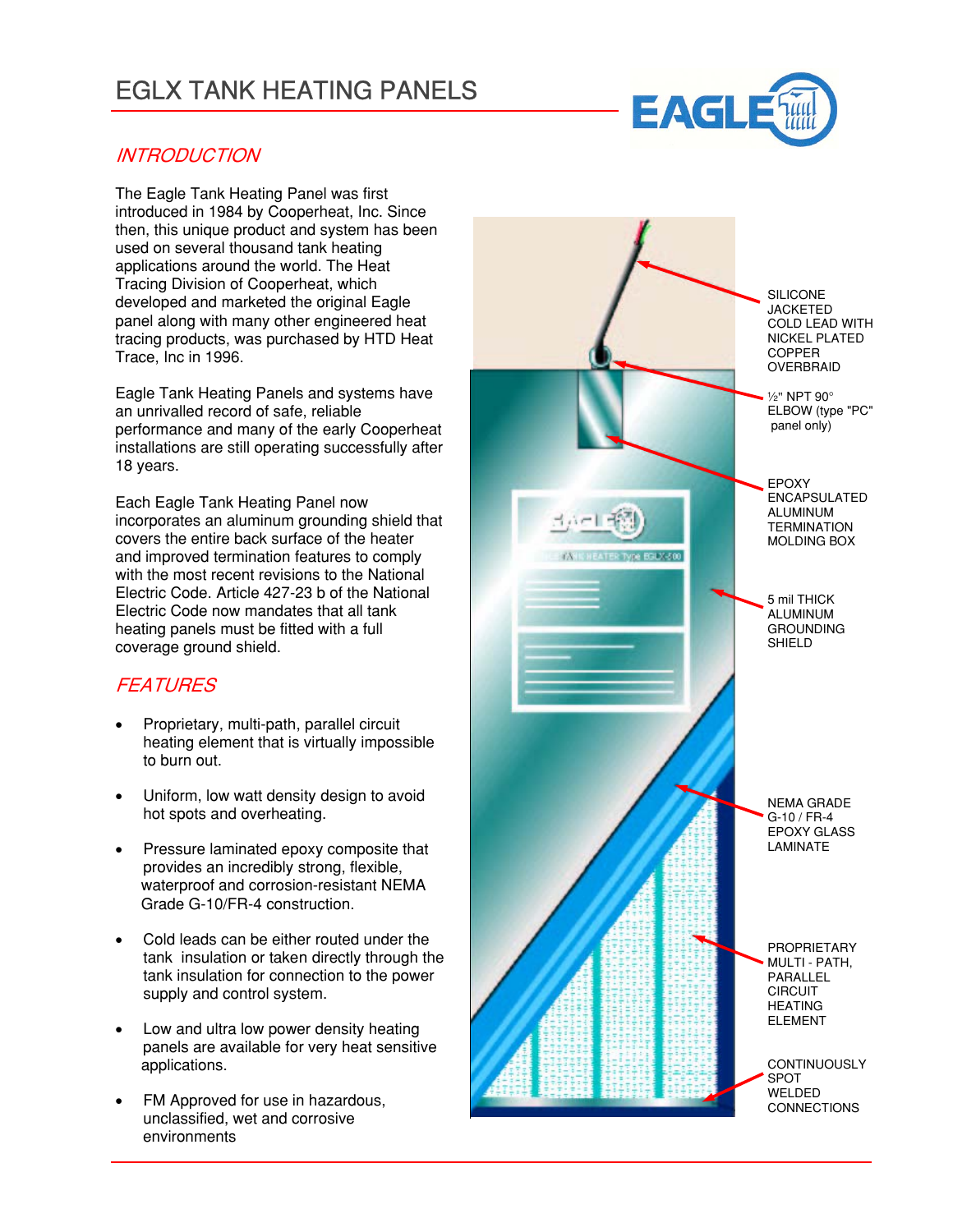# EGLX TANK HEATING PANELS

### **ADVANCED** HEATING ELEMENT DESIGN

The Eagle (EGLX) Tank Heating Panel incorporates a proprietary, multi−path heating element that provides an evenly distributed flow of current across many parallel connected paths. See Figure 1 opposite.

If one or more element paths are broken or damaged, the current flow is instantaneously, automatically and evenly re−routed around the damaged area into the remaining undamaged element paths. See Figure 2 opposite.

This uniform redistribution of current prevents the development of hot spots and burn outs that lead to the total failure of the heating panel. Hot spots and localized overheating are also potentially disasterous failure modes that can significantly damage the structure and integrity of any fiberglass tank, or spoil, tarnish or ruin any heat−sensitive products contained within a tank.

#### Eagle Tank Heating Panels are the safest and most reliable form of tank heater available.

# PARALLEL vs SERIES CIRCUITRY

Competitive styles of heating panels, heating pads and inferior copies of the Eagle Tank Heating Panel all use an outdated technology that offers a foil or wire heating element in a series circuit path.

As Figure 3 shows, a series type design is one continuous run of foil or wire element throughout the heating panel. If this single run of foil or wire is damaged at any one point over it's entire length, the damaged area overheats and the foil or wire path is destroyed. The destruction caused at this one single point in the whole circuit path results in the immediate and total failure of the heating panel.

The parallel connected, multi−path circuit design unique to the Eagle Tank Heating Panel offers a durable, robust, safe and reliable heat source that is clearly superior to all types of series circuit designs. Thermal aging, electrical and mechanical stress and destruction testing of the Eagle Tank Heating Panel have shown that over 70% of the circuit paths within the element must be completely destroyed and broken before total heater failure can occur.







### Figure 1

Multi−path heating element construction provides a uniform flow of current across many parallel connected circuit paths.

## Figure 2

Current is automatically and evenly re−routed around damaged area. Integrity of the heating circuit remains intact and the heating panel continues to function normally.



### Figure 3

Damage at any one point over the entire circuit length of a foil or wire type element, leads to localized overheating, burn out of the circuit path and TOTAL FAILURE OF THE HEATING PANEL.